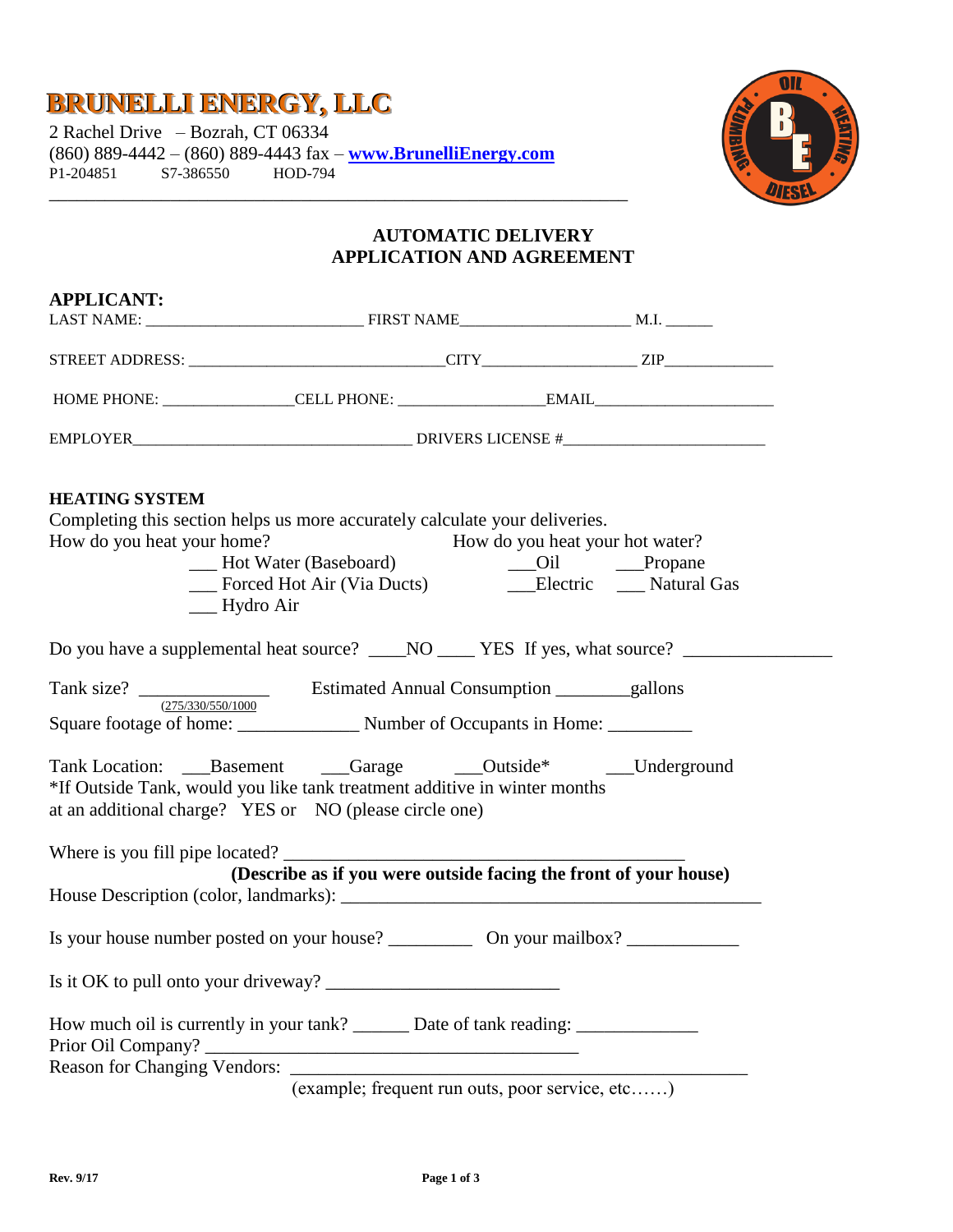# **BRUNELLI ENERGY,, LLC**

2 Rachel Drive – Bozrah, CT 06334 (860) 889-4442 – (860) 889-4443 fax – **[www.BrunelliEnergy.com](http://www.brunellienergy.com/)** P1-204851 S7-386550 HOD-794



### **AUTOMATIC DELIVERY TERMS:**

- 1. Delivery must be accepted when we are in your area.
- 2. There is no minimum for automatic delivery; you may not specify a quantity.

\_\_\_\_\_\_\_\_\_\_\_\_\_\_\_\_\_\_\_\_\_\_\_\_\_\_\_\_\_\_\_\_\_\_\_\_\_\_\_\_\_\_\_\_\_\_\_\_\_\_\_\_\_\_\_\_\_\_\_\_\_\_\_\_\_\_

- 3. Automatic delivery will be renewed annually unless it is cancelled in writing.
- 4. Driveways and fill pipes must be accessible. If we are unable to deliver we will contact you immediately, however not responsible for run-outs.
- 5. Emergency deliveries are available ONLY if your account is in good standing. An additional delivery charge will only apply IF a special trip is made and your tank doesn't require 80% of your tank size to fill.

#### **PAYMENT TERMS:**

- 1. A valid credit card/debit card must be kept on file at all times while on Automatic.
- 2. For the 1<sup>st</sup> year: a credit card deposit is required prior to each delivery and balance ran after delivery.
- 3. Automatic deliveries will be suspended if accounts are not kept current or deposits unable to be processed.
- 4. Accounts must be paid in full prior to next oil delivery.
- 5. COD price will be honored if payment is received within 10 days of delivery date. If payment exceeds 10 days, there will be an additional charge of \$.25 cents per gallon.
- 6. Please pay from the yellow oil ticket left at the time of delivery, no other invoice will be mailed.
- 7. Credit checks available upon request after  $1<sup>st</sup>$  year for other payment options.
- 8. Discounts or coupons can't be combined if you are an automatic customer.

#### **DISCLAIMER:**

Our automatic delivery system is a computerized system that monitors the daily temperature, size of your oil tank, previous deliveries, etc. to calculate your next delivery date. Every home is unique and as such its oil consumption varies. There are many factors, some permanent and others temporary that may affect the rate of your oil consumption. A few factors that may affect usage are quality of insulation, equipment efficiency, number of residents, time away from home, additional guests visiting, etc. Although, we closely monitor and adjust our delivery schedule to suit your needs, we may not be aware of some of the above referenced factors. Ultimately, the responsibility is yours to monitor your tank level. We are not responsible for any damage due to running out of oil. If you feel you will need a delivery sooner than usual due to these factors, please contact the office to arrange for such. I understand and agree to pay interest at the rate of 1.5% per month (18% annually) on accounts over 30 days, and to pay all costs of collection, including but not limited to court costs, marshal fees, and a reasonable attorney's fee in the event that my account is delinquent.

|        | <b>For Office Use Only</b>                                                                                                                                                              |
|--------|-----------------------------------------------------------------------------------------------------------------------------------------------------------------------------------------|
|        | Acct No: Payment form approved: CREDIT CARD OR CHECK (circle one)                                                                                                                       |
|        | Credit approved by: ______________ Approval Date: _______________________________                                                                                                       |
| Notes: |                                                                                                                                                                                         |
|        | <b>Representations:</b> I, the Applicant, represent to you, <b>Brunelli Energy</b> , LLC, and your successors and assignees,                                                            |
|        | that the information in this application is true and correct. I acknowledge that you are relying on the accuracy of this<br>information in making your decision to extend credit to me. |
|        |                                                                                                                                                                                         |

Please Print Name: \_\_\_\_\_\_\_\_\_\_\_\_\_\_\_\_\_\_\_\_\_\_\_\_\_\_\_ Please Sign Name: \_\_\_\_\_\_\_\_\_\_\_\_\_\_\_\_\_\_\_\_\_\_\_\_\_\_\_\_\_\_\_\_\_